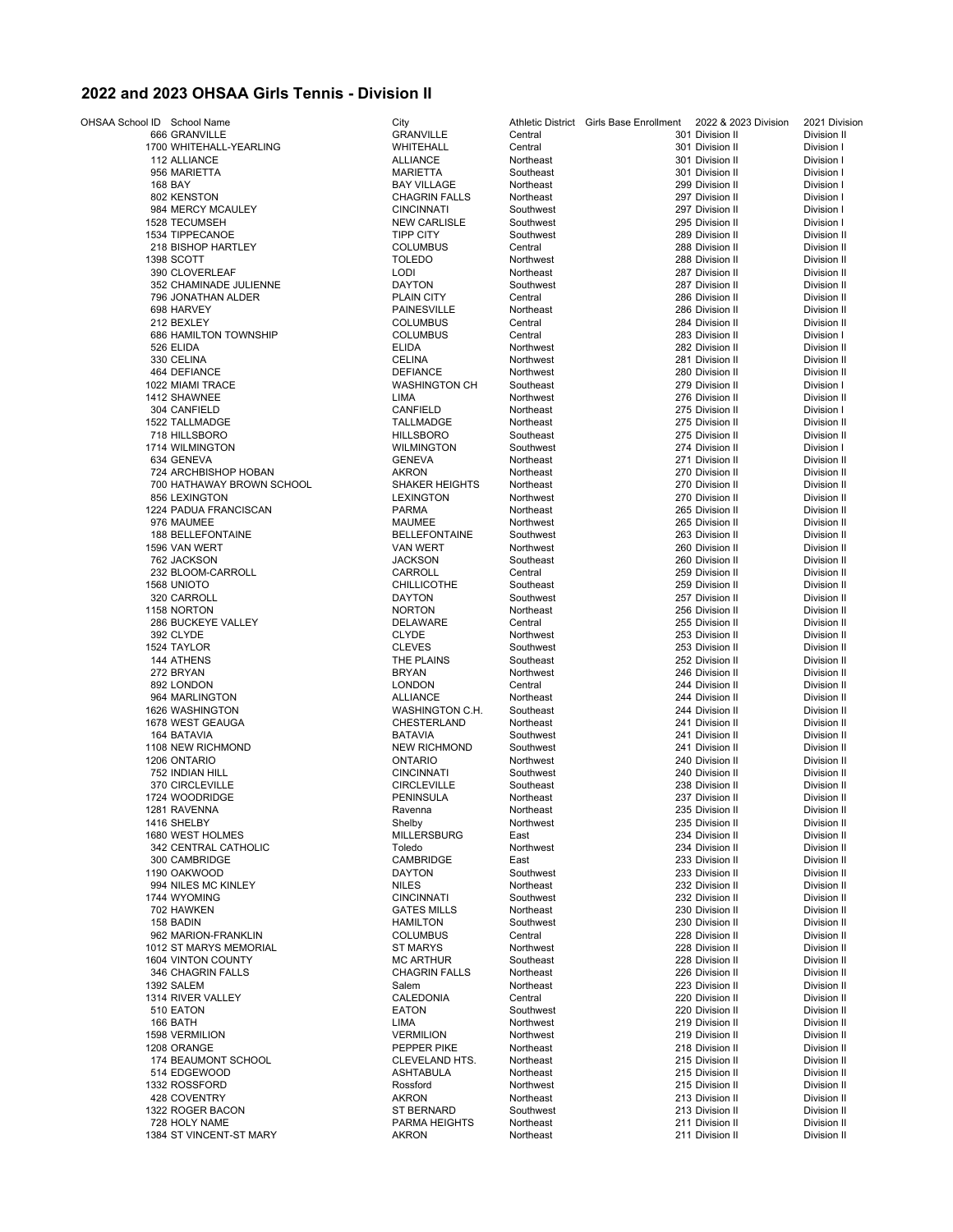اتات التي توسع التي توسع التي يوم التي يوم التي توسع التي يوم التي يوم التي يوم التي يوم التي يوم التي يوم الت<br>1636 WAVERLY 1636 WAVERLY Southeast 1636 WAVERLY 208 Division II Division II 1636 WAVERLY WAVERLY Southeast 208 Division II Division II 500 EAST LIVERPOOL EAST LIVERPOOL East 206 Division II Division II 584 FIELD MOGADORE Northeast 206 Division II Division II 1240 PERKINS SANDUSKY Northwest 206 Division II Division II er and the Spring Politics Southwest 1980 KENTON RIDGE Division II Division II Division II Division II Division<br>IN S90 VALLEY VIEW Division II Division II Division II Division II Division II Division II 1590 VALLEY VIEW GERMANTOWN Southwest 205 Division II Division II 774 JEFFERSON AREA JEFFERSON Northeast 204 Division II Division II 388 CLINTON-MASSIE CLARKSVILLE CLARKSVILLE SOUTHWEST 203 DIVISION IN DIVISION IN DIVISION IN DIVISION IN DIVIS<br>CIRCLEVILLE 890 LOGAN ELM CIRCLEVILLE Southeast 202 Division II Division II 1634 WAUSEON WAUSEON Northwest 201 Division II Division II 440 CRESTWOOD MANTUA Northeast 200 Division II Division II 1080 NAPOLEON NAPOLEON Northwest 200 Division II Division II 448 CUYAHOGA VALLEY CHRISTIAN ACADEMY CUYAHOGA FALLS Northeast 198 Division II Division II 804 KENTON KENTON Northwest 198 Division II Division II 606 FOSTORIA FOSTORIA Northwest 197 Division II Division II 1246 PERRY PERRY PERRY Northeast Communication II Division II Division II 416 CONNEAUT CONNEAUT Northeast 195 Division II Division II 1658 WEST BRANCH BELOIT Northeast 194 Division II Division II 190 BELLEVUE BELLEVUE Northwest 194 Division II Division II 1500 STRUTHERS Northeast Northeast Northeast 192 Division II Division II Division II eral Southwest Spring and the Southwest of the Southwest of the Southwest of the Southwest of the Southwest of the Southwest of the Southwest of the Southwest of the Southwest of the Southwest of the Southwest of the South 1432 CANTON SOUTH CANTON Northeast 191 Division II Division II 176 BEAVER East Liverpool East 189 Division II Division II 378 CLEAR FORK **BELLVILLE** Northwest 189 Division II Division II Division II اتات التي توسع العربية التي توسع المعاشرة التي توسع المعلم التي تعليم المعلم التي تعليم التي يتم التي يتم التي<br>1184 OAK HARBOR Northwest 185 Division II Division II Division II the top of the Division II on the South Art of the OAK HARBOR Northwest the South 185 Division II Division II<br>1214 OTTAWA-GLANDORF CONSTRUCT ON THE OTTAWA Northwest the South 185 Division II Division II 1214 OTTAWA-GLANDORF OTTAWA Northwest 185 Division II Division II 318 CARLISLE CARLISLE Southwest 185 Division II Division II 620 GALION GALION Northwest 184 Division II Division II the 1574 UPPER SANDUSKY UPPER SANDUSKY Northwest 183 Division II Division II Division II Division II Division<br>1448 SOUTHEAST Division II Division II RAVENNA Northeast 181 Division II Division II 1448 SOUTHEAST Northeast RAVENNA Northeast 2013 181 Division II Division II Division II 1644 WAYNESVILLE WAYNESVILLE Southwest 181 Division II Division II 366 CHIPPEWA DOYLESTOWN Northeast 180 Division II Division II 676 GREENON Enon Southwest 180 Division II Division II 999 BTO CREENON CONCIDENT CHOROGOTY CONTROLLER IN SOUTHWEST AND A CINCINNATI SOUTHWEST ARE INTERNATION OF THE<br>1998 ARCHBISHOP McNICHOLAS CINCINNATI Southwest 179 Division II Division II 376 CLAYMONT UHRICHSVILLE East 178 Division II Division II 534 ELYRIA CATHOLIC **ELYRIA** ELYRIA Northeast 178 Division II Division II Division II 1148 NORTHRIDGE DAYTON Southwest 177 Division II Division II 582 BISHOP FENWICK **FRANKLIN** Southwest 174 Division II Division II Division II 642 GILMOUR ACADEMY GATES MILLS Northeast 173 Division II Division II 1580 URSULINE YOUNGSTOWN Northeast 173 Division II Division II 760 IRONTON 171 Division II Division II Division II Division II Division II Division II 228 BLANCHESTER BLANCHESTER Southwest 171 Division II Division II 954 MARIEMONT CINCINNATI Southwest 171 Division II Division II er and the SHAWNEE CAMDEN Southwest 170 Division II Division II Division II Division II Division II Division I<br>1176 NORWOOD Division II Division II Division II Division II Division II Division II 1176 NORWOOD Norwood Southwest 169 Division II Division II 369 CINCINNATI HILLS CHRISTIAN ACADEMY CINCINNATI Southwest 167 Division II Division II Division II Division I<br>167 Division II Division II Division II Division II Division II er and the MIDDLETOWN Southwest 167 Division II Division II Division II Division II Division II Division II Division II Division II Division II Division II Division II Division II Division II Division II Division II Divisi 132 ARCHBISHOP ALTER 1992 CONTRIBUTION CONTRIBUTION ACTES AND SOUTHWEST ACTES AND SUIT AND SUIT AND SUIT AND SU<br>1936 MANCHESTER 1996 TRIM SUIT AND SUIT AND SUIT AND SUIT AND SUIT AND SUIT AND SUIT AND DIVISION II 936 MANCHESTER New Franklin New Franklin Northeast 1414<br>1414 SHAWNEE 165 DIVISION IN DIVISION IN DIVISION IN DIVISION IN DIVISION IN DIVISION IN DIVISION IN DIVISION 1414 SHAWNEE **SPRINGFIELD Southwest 163 Division II** Division II Division II 170 BEACHWOOD BEACHWOOD Northeast 161 Division II Division II 518 EDISON MILAN Northwest 161 Division II Division II 1710 WILLARD WILLARD Northwest 159 Division II Division II 1268 PORTSMOUTH PORTSMOUTH Southeast 158 Division II Division II 824 LAKE CATHOLIC **Alternative Contract Contract Contract Contract Contract Contract Contract Contract Contract Contract Contract Contract Contract Contract Contract Contract Contract Contract Contract Contract Contract Co** 1548 TRIWAY Northeast Northeast 157 Division II Division II Division II Division II 1696 WHEELERSBURG WHEELERSBURG Southeast 157 Division II Division II 920 MADEIRA CINCINNATI Southwest 157 Division II Division II 134 ARCHBOLD ARCHBOLD Northwest 156 Division II Division II 264 BROOKVILLE BROOKVILLE Southwest 156 Division II Division II 382 CLERMONT NORTHEASTERN BATAVIA Southwest 156 Division II Division II 1210 ORRVILLE **1210 ORRVILLE CORRVILLE Northeast 151 Division II** Division II Division II 1042 MILTON-UNION WEST MILTON Southwest 151 Division II Division II 410 COLUMBUS ACADEMY GAHANNA Central 150 Division II Division II 220 BISHOP READY COLUMBUS Central 148 Division II Division II 1048 MINFORD MINFORD Southeast 147 Division II Division II الاوات المسلمة (CINCINNATI Southwest 1404 SEVEN HILLS Division II Division II<br>1570 UNITED المنافس HANOVERTON Northeast 143 Division II Division II 1570 UNITED HANOVERTON Northeast 143 Division II Division II 490 EAST CLINTON CHRISTIAN SABINA SABINA Southwest 138 Division II Division II Division II<br>1740 WORTHINGTON CHRISTIAN States of Morthington Central Central 134 Division II Division II n 1740 WORTHINGTON CHRISTIAN MOTHINGTON MOTHINGTON Central Contral 134 Division II Division II Division II Div<br>1504 SUMMIT COUNTRY DAY NEW CONCINNATI Southwest 133 Division II Division II 1504 SUMMIT COUNTRY DAY CINCINNATI Southwest 133 Division II Division II 236 BLUFFTON BLUFFTON Northwest 132 Division II Division II 672 GREENEVIEW JAMESTOWN Southwest 128 Division II Division II 1260 PLEASANT MARION Central 127 Division II Division II 664 GRANDVIEW HEIGHTS COLUMBUS Central 126 Division II Division II 414 COLUMBUS SCHOOL FOR GIRLS 290 BUCYRUS BUCYRUS Northwest 120 Division II Division II 1216 OTTAWA HILLS TOLEDO Northwest 114 Division II Division II 638 GEORGETOWN CEORGETOWN Southwest 110 Division II Division II 1586 VALLEY LUCASVILLE Southeast 109 Division II Division II 310 CARDINAL MOONEY **108 Division II** 2010 CARDINAL MOONEY 108 Division II Division II

FAIRVIEW PARK Northeast 203 Division II Division II Division II<br>CLARKSVILLE Southwest 203 Division II Division II SHAKER HEIGHTS Northeast 142 Division II Division II Division II<br>SABINA Southwest 138 Division II Division II